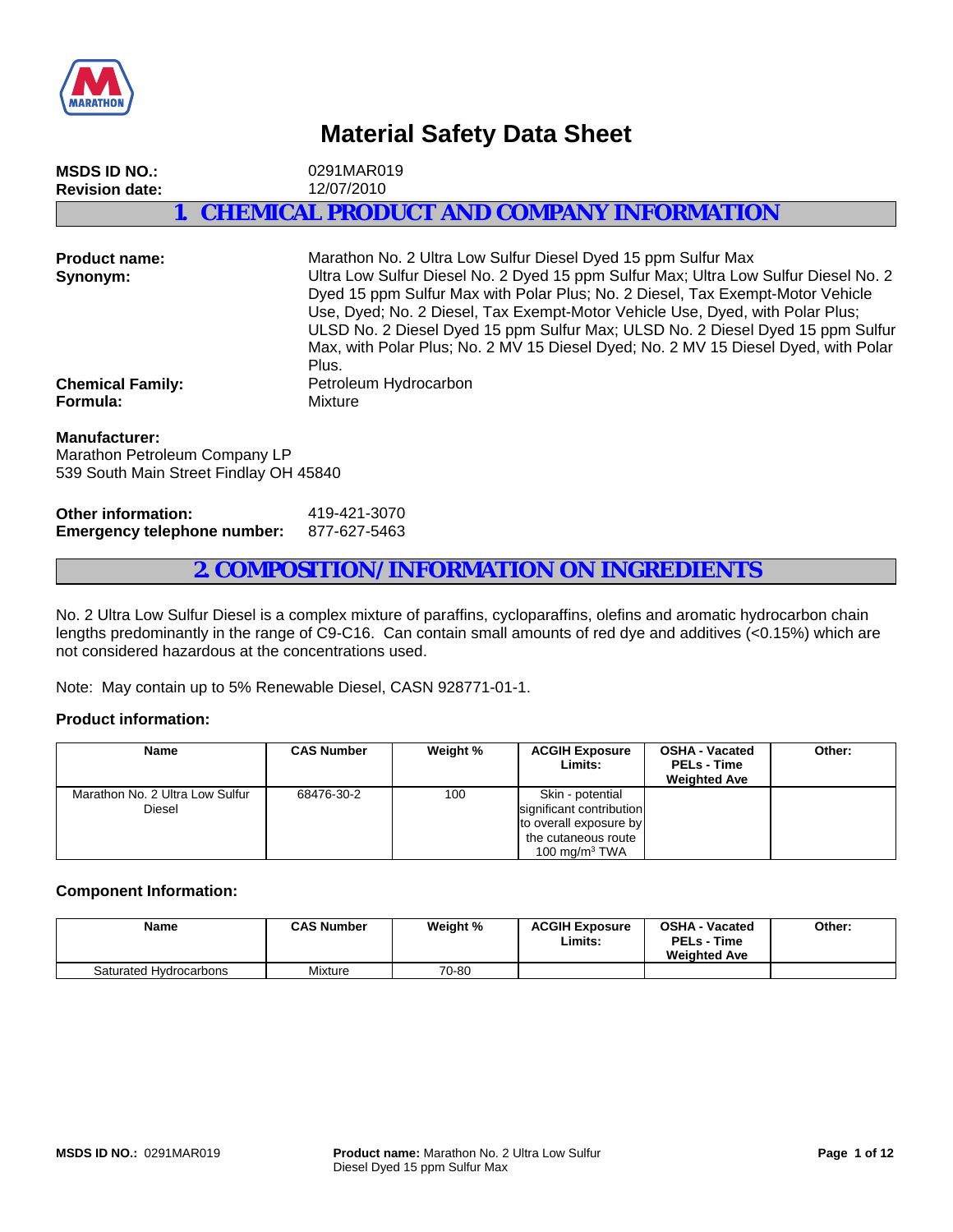| Name                     | <b>CAS Number</b> | Weight %     | <b>ACGIH Exposure</b><br>Limits:                                                                                           | <b>OSHA - Vacated</b><br><b>PELs - Time</b><br><b>Weighted Ave</b>                                 | Other: |
|--------------------------|-------------------|--------------|----------------------------------------------------------------------------------------------------------------------------|----------------------------------------------------------------------------------------------------|--------|
| Aromatic Hydrocarbons    | Mixture           | $17 - 25$    |                                                                                                                            |                                                                                                    |        |
| Unsaturated Hydrocarbons | Mixture           | $3-6$        |                                                                                                                            |                                                                                                    |        |
| Naphthalene              | $91 - 20 - 3$     | $0.01 - 0.5$ | Skin - potential<br>significant contribution<br>to overall exposure by<br>the cutaneous route<br>10 ppm TWA<br>15 ppm STEL | $= 10$ ppm TWA<br>$=$ 50 mg/m <sup>3</sup> TWA<br>$= 15$ ppm STEL<br>$= 75$ mg/m <sup>3</sup> STEL |        |

Notes: **Notes:** The manufacturer has voluntarily elected to reflect exposure limits contained in OSHA's 1989 air contaminants standard in its MSDS's, even though certain of those exposure limits were vacated in 1992.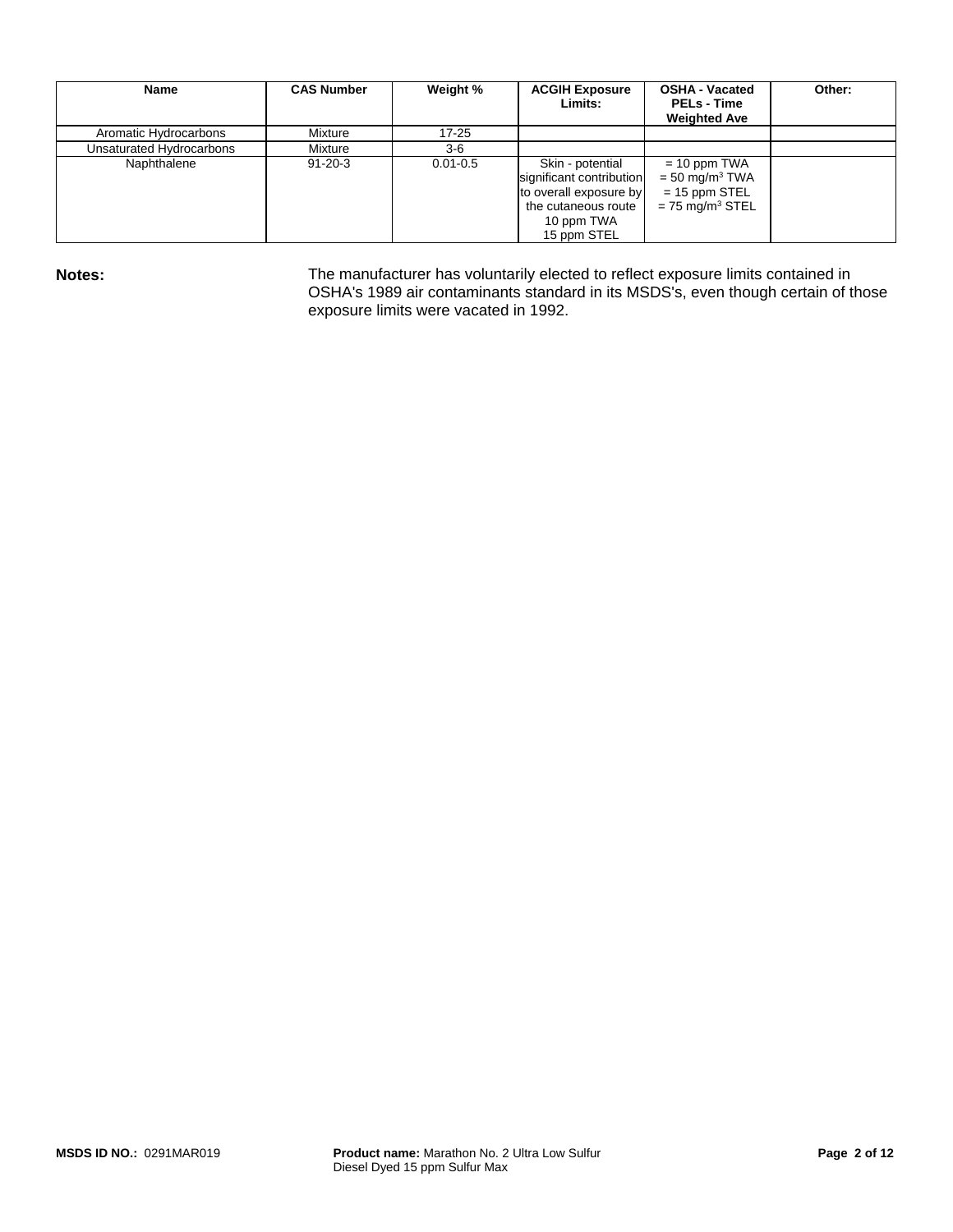# 3. HAZARDS IDENTIFICATION

# **EMERGENCY OVERVIEW**

### CAUTION!

#### VAPORS, FUMES, OR MISTS MAY CAUSE RESPIRATORY TRACT IRRITATION MAY BE HARMFUL OR FATAL IF SWALLOWED MAY CAUSE LUNG DAMAGE OVEREXPOSURE MAY CAUSE CNS DEPRESSION

#### MAY CAUSE CANCER BASED ON ANIMAL DATA SEE TOXICOLOGICAL INFORMATION SECTION FOR MORE INFORMATION

#### COMBUSTIBLE LIQUID AND VAPOR VAPOR MAY CAUSE FLASH FIRE MATERIAL MAY ACCUMULATE STATIC CHARGE

#### **STABLE**

#### **Inhalation:**

Breathing high concentrations may be harmful.

May cause central nervous system depression or effects. Symptoms may include headache, excitation, euphoria, dizziness, incoordination, drowsiness, light-headedness, blurred vision, fatigue, tremors, convulsions, loss of consciousness, coma, respiratory arrest and death, depending on the concentration and duration of exposure. Overexposure to this material may cause systemic damage including target organ effects listed under "Toxicological Information."

#### **Ingestion:**

Swallowing this material may be harmful.

May cause irritation of the mouth, throat and gastrointestinal tract. Symptoms may include salivation, pain, nausea, vomiting and diarrhea.

Aspiration into lungs may cause chemical pneumonia and lung damage. Exposure may also cause central nervous system symptoms similar to those listed under "Inhalation" (see Inhalation section).

#### **Skin contact:**

Contact may cause reddening, itching and inflammation. Effects may become more serious with repeated or prolonged contact. Skin contact may cause harmful effects in other parts of the body.

#### **Eye contact:**

Contact may cause pain and severe reddening and inflammation of the conjunctiva. Effects may become more serious with repeated or prolonged contact.

#### **Carcinogenic Evaluation:**

#### **Product information:**

| <b>Name</b>                     | <b>IARC</b>  | <b>NTP</b>          | <b>ACGIH -</b> | <b>OSHA - Select</b> |
|---------------------------------|--------------|---------------------|----------------|----------------------|
|                                 | Carcinoɑens: | <b>Carcinogens:</b> | Carcinogens:   | <b>Carcinogens:</b>  |
| Marathon No. 2 Ultra Low Sulfur | NE           |                     |                |                      |
| Diesel                          |              |                     |                |                      |
| 68476-30-2                      |              |                     |                |                      |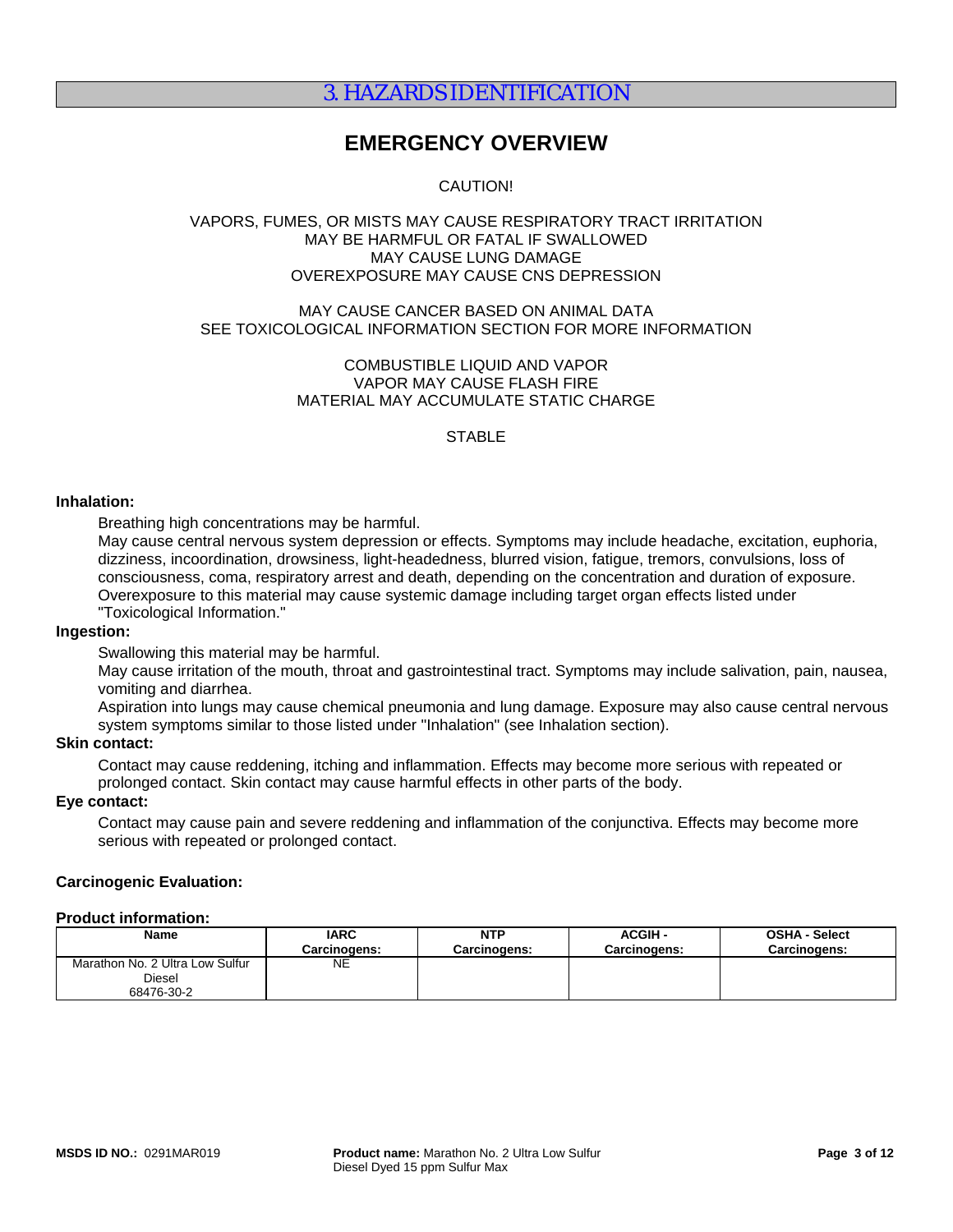**Notes: The International Agency for Research on Cancer (IARC) has determined that there** is inadequate evidence for the carcinogenicity of diesel fuel/fuel oil in humans. IARC determined that there was limited evidence for the carcinogenicity of marine diesel fuel in animals. Distillate (light) diesel fuels were not classifiable as to their carcinogenicity to humans (Group 3A).

> IARC has determined that there is sufficient evidence for the carcinogenicity in experimental animals of diesel engine exhaust and extracts of diesel engine exhaust particles. IARC determined that there is only limited evidence for the carcinogenicity in humans of diesel engine exhaust. However, IARC's overall evaluation has resulted in the IARC designation of diesel engine exhaust as probably carcinogenic to humans (Group 2A) because of the presence of certain engine exhaust components.

> The International Agency for Research on Cancer (IARC) has also determined that there is sufficient evidence for the carcinogenicity in experimental animals of light and heavy vacuum distillates, of light and heavy catalytically cracked distillates and of cracked residues (including heavy thermocracked distillates/residues) derived from the refining of crude oil.

#### **Component Information:**

| Name          | <b>IARC</b>         | NTP                                                  | <b>ACGIH-</b>    | <b>OSHA - Select</b> |
|---------------|---------------------|------------------------------------------------------|------------------|----------------------|
|               | Carcinogens:        | Carcinogens:                                         | Carcinogens:     | Carcinogens:         |
| Naphthalene   | Monograph 82 [2002] | Reasonably Anticipated To A4 - Not Classifiable as a |                  | Present              |
| $91 - 20 - 3$ |                     | Be A Human Carcinogen                                | Human Carcinogen |                      |
|               |                     | male rat-clear evidence;                             |                  |                      |
|               |                     | female rat-clear evidence;                           |                  |                      |
|               |                     | male mice-no evidence;                               |                  |                      |
|               |                     | female mice-some                                     |                  |                      |
|               |                     | evidence                                             |                  |                      |

**Notes:** The International Agency for Research on Cancer (IARC) and the Environmental Protection Agency (EPA) have determined that naphthalene is a possible human carcinogen.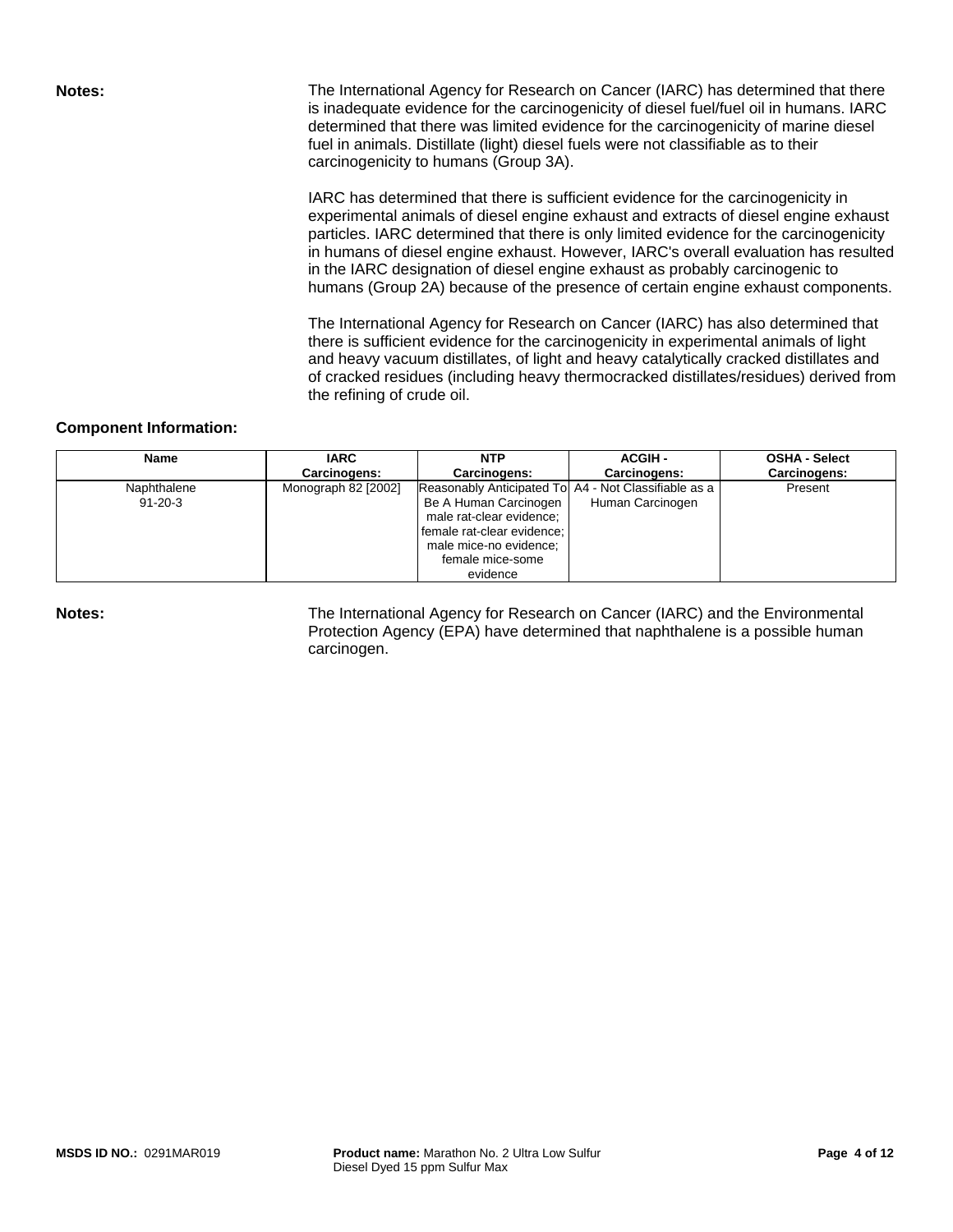# **4. FIRST AID MEASURES**

| <b>Eye Contact:</b>                                            |                                                                                                                                                                                                                                                                                                                                                                     |
|----------------------------------------------------------------|---------------------------------------------------------------------------------------------------------------------------------------------------------------------------------------------------------------------------------------------------------------------------------------------------------------------------------------------------------------------|
|                                                                | Flush immediately with large amounts of water for at least 15 minutes. Eyelids<br>should be held away from the eyeball to ensure thorough rinsing. GET IMMEDIATE<br><b>MEDICAL ATTENTION.</b>                                                                                                                                                                       |
| <b>Skin Contact:</b>                                           |                                                                                                                                                                                                                                                                                                                                                                     |
|                                                                | Immediately wash exposed skin with plenty of soap and water while removing<br>contaminated clothing and shoes. Get medical attention if irritation persists.<br>Place contaminated clothing in closed container until cleaned or discarded. If<br>clothing is to be laundered, inform the person performing the operation of<br>contaminant's hazardous properties. |
| Ingestion:                                                     |                                                                                                                                                                                                                                                                                                                                                                     |
| Inhalation:                                                    | Do not induce vomiting. If spontaneous vomiting is about to occur, place victim's<br>head below knees. If victim is drowsy or unconscious, place on the left side with<br>head down. Never give anything by mouth to an unconscious person. Keep affected<br>person warm and at rest. GET IMMEDIATE MEDICAL ATTENTION.                                              |
|                                                                | Remove to fresh air. If not breathing, institute rescue breathing. If breathing is<br>difficult, ensure airway is clear and give oxygen. If heart has stopped, immediately<br>begin cardiopulmonary resuscitation (CPR). Keep affected person warm and at rest.<br><b>GET IMMEDIATE MEDICAL ATTENTION.</b>                                                          |
| <b>NOTES TO PHYSICIAN:</b>                                     |                                                                                                                                                                                                                                                                                                                                                                     |
|                                                                | INGESTION: If ingested this material represents a significant aspiration and chemical<br>pneumonitis hazard. Induction of emesis is not recommended.                                                                                                                                                                                                                |
| <b>Medical Conditions</b><br>Aggravated<br><b>By Exposure:</b> |                                                                                                                                                                                                                                                                                                                                                                     |

skin,

# **5. FIRE FIGHTING MEASURES**

| Suitable extinguishing media:<br><b>Specific hazards:</b>                                       | For small fires, Class B fire extinguishing media such as<br>CO2, dry chemical, foam (AFFF/ATC) or water spray can be<br>used. For large fires, water spray, fog or foam (AFFF/ATC)<br>can be used. Fire fighting should be attempted only by those<br>who are adequately trained and equipped with proper<br>protective equipment.<br>This product has been determined to be a combustible liquid<br>per the OSHA Hazard Communication Standard and should<br>be handled accordingly. For additional fire related<br>information, see NFPA 30 or the North American Emergency<br>Response Guide 128. |              |
|-------------------------------------------------------------------------------------------------|-------------------------------------------------------------------------------------------------------------------------------------------------------------------------------------------------------------------------------------------------------------------------------------------------------------------------------------------------------------------------------------------------------------------------------------------------------------------------------------------------------------------------------------------------------------------------------------------------------|--------------|
| Special protective equipment for firefighters:                                                  | Avoid using straight water streams. Water spray and foam<br>(AFFF/ATC) must be applied carefully to avoid frothing and<br>from as far a distance as possible. Avoid excessive water<br>spray application. Keep surrounding area cool with water<br>spray from a distance and prevent further ignition of<br>combustible material. Keep run-off water out of sewers and<br>water sources.                                                                                                                                                                                                              |              |
| <b>Flash point:</b><br><b>Autoignition temperature:</b><br>Flammable limits in air - lower (%): | 120-190 F<br>489 F<br>0.7                                                                                                                                                                                                                                                                                                                                                                                                                                                                                                                                                                             |              |
| <b>MSDS ID NO.: 0291MAR019</b>                                                                  | Product name: Marathon No. 2 Ultra Low Sulfur                                                                                                                                                                                                                                                                                                                                                                                                                                                                                                                                                         | Page 5 of 12 |

Diesel Dyed 15 ppm Sulfur Max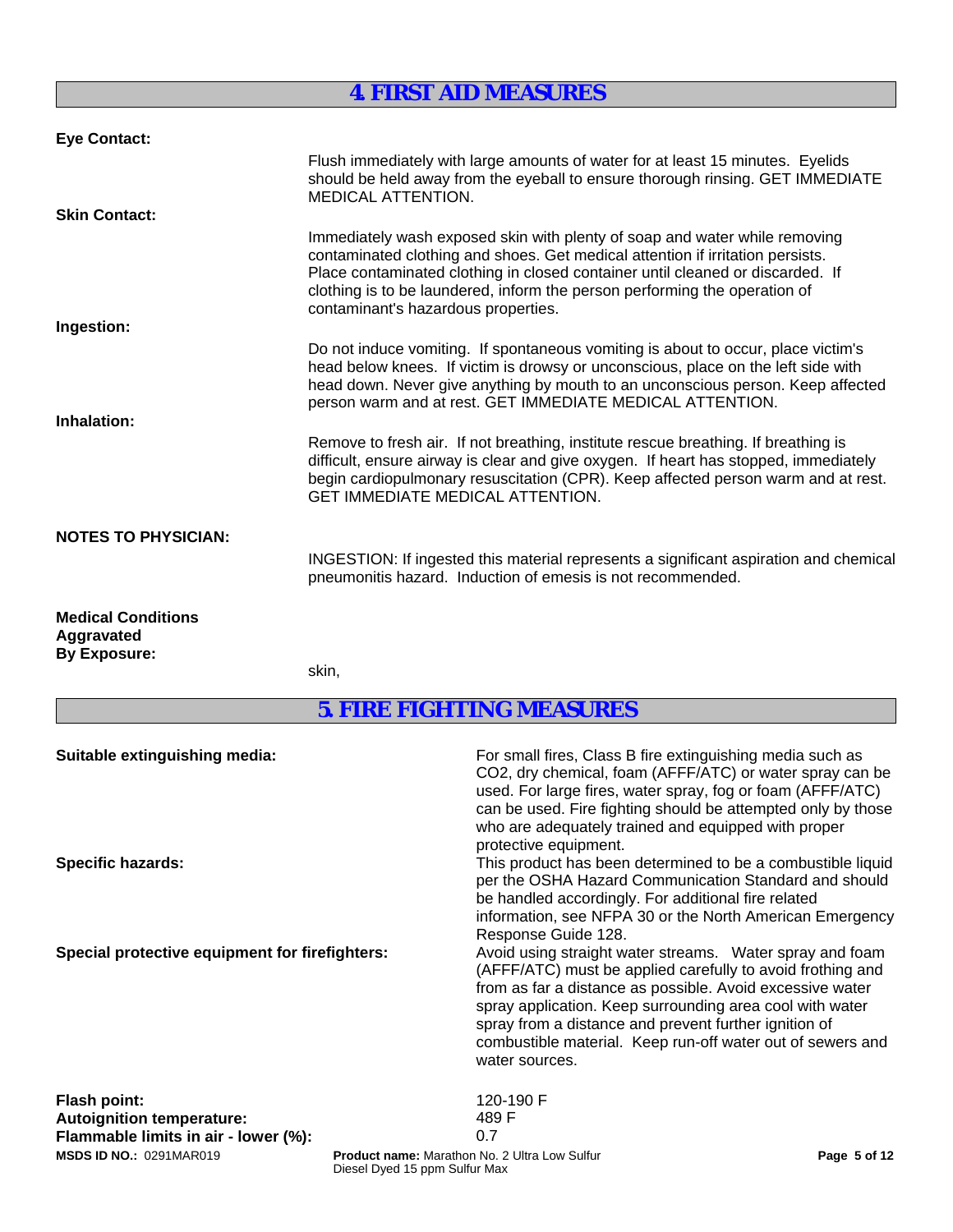## **5. FIRE FIGHTING MEASURES**

**Flammable limits in air - upper (%):** 5.0

### **NFPA rating:**

Instability: 0 Other: - Flammability: 2 Health: 1

# **6. ACCIDENTAL RELEASE MEASURES**

**Personal precautions:** Keep public away. Isolate and evacuate area. Shut off source if safe to do so. Eliminate all ignition sources. Advise authorities and National Response Center (800- 424-8802) if the product has entered a water course or sewer. Notify local health and pollution control agencies, if appropriate. Contain liquid with sand or soil. Recover and return free product to proper containers. Use suitable absorbent materials such as vermiculite, sand, or clay to clean up residual liquids.

# **7. HANDLING AND STORAGE**

### **Handling:**

Comply with all applicable EPA, OSHA, NFPA and consistent state and local requirements. Use appropriate grounding and bonding practices. Store in properly closed containers that are appropriately labeled and in a cool well-ventilated area. Do not expose to heat, open flames, strong oxidizers or other sources of ignition. Do not cut, drill, grind or weld on empty containers since they may contain explosive residues.

Avoid repeated and prolonged skin contact. Never siphon this product by mouth. Exercise good personal hygiene including removal of soiled clothing and prompt washing with soap and water.

# **8. EXPOSURE CONTROLS / PERSONAL PROTECTION**

#### **PERSONAL PROTECTIVE EQUIPMENT**

| <b>Engineering measures:</b>   | Local or general exhaust required when using at elevated temperatures that<br>generate vapors or mists.                                                                                                                                                                                                                                                   |
|--------------------------------|-----------------------------------------------------------------------------------------------------------------------------------------------------------------------------------------------------------------------------------------------------------------------------------------------------------------------------------------------------------|
| <b>Respiratory protection:</b> | Use approved organic vapor chemical cartridge or supplied air respirators when<br>material produces vapors that exceed permissible limits or excessive vapors are<br>generated. Observe respirator assigned protection factors (APFs) criteria cited in<br>federal OSHA 1910.134. Self-contained breathing apparatus should be used for fire<br>fighting. |
| Skin and body protection:      | Neoprene, nitrile, polyvinyl alcohol (PVA), polyvinyl chloride and polyurethane gloves<br>to prevent skin contact.                                                                                                                                                                                                                                        |
| Eye protection:                | No special eye protection is normally required. Where splashing is possible, wear<br>safety glasses with side shields.                                                                                                                                                                                                                                    |
| <b>Hygiene measures:</b>       | No special protective clothing is normally required. Select protective clothing<br>depending on industrial operations. Use mechanical ventilation equipment that is<br>explosion-proof.                                                                                                                                                                   |

# **9. PHYSICAL AND CHEMICAL PROPERTIES:**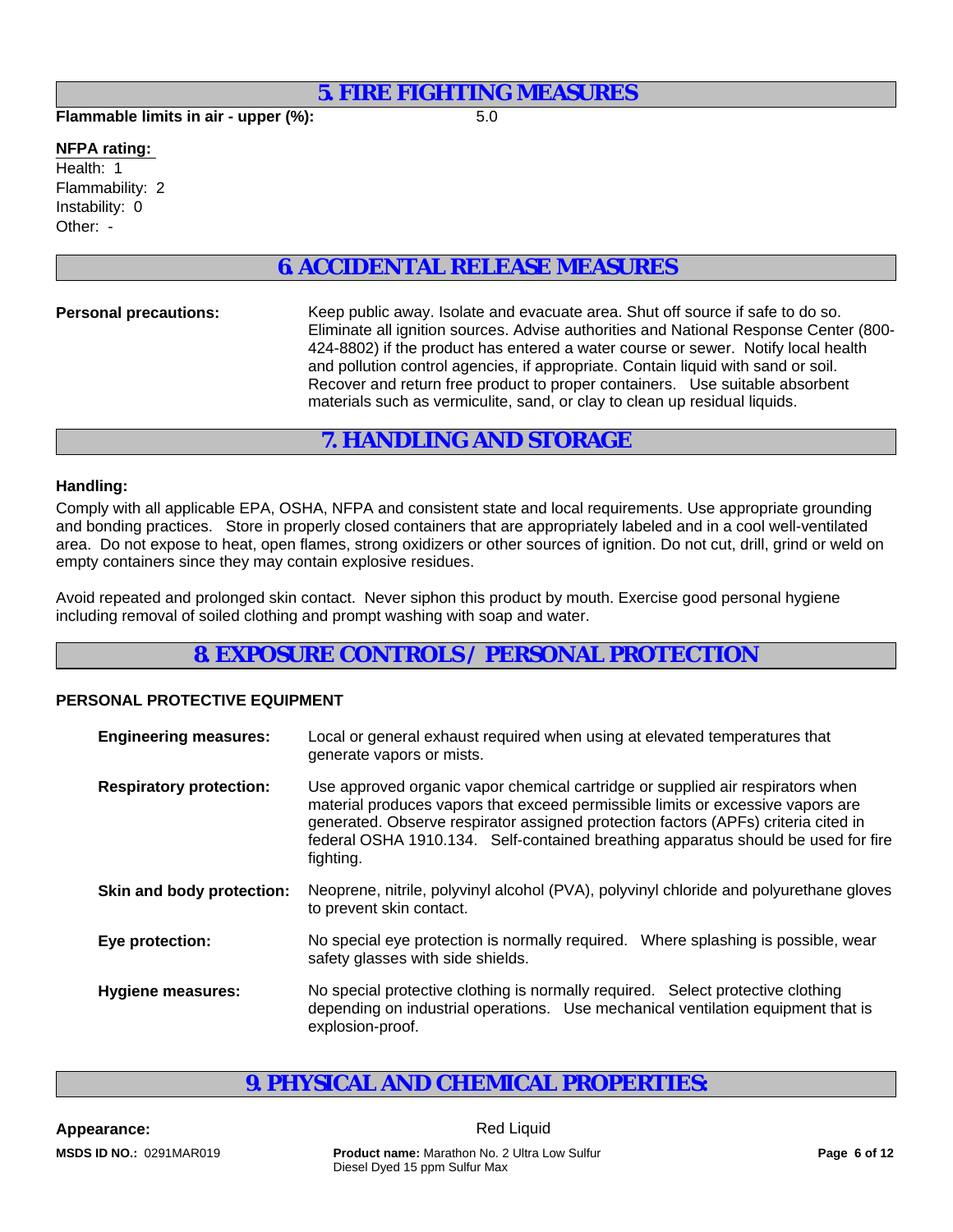# **9. PHYSICAL AND CHEMICAL PROPERTIES:**

**Physical state (Solid/Liquid/Gas):** Liquid **Substance type (Pure/Mixture):** Mixture **Color:** Red **Odor:** Not applicable. **Molecular weight:** 180 **pH:** Neutral **Boiling point/range (5-95%):** 360-550 F **Melting point/range:** Not determined. **Decomposition temperature:** Not applicable.<br> **Specific gravity:** C.A. 0.8 **Specific gravity: Density:** 6.76 lbs/gal **Bulk density:** No data available. **Vapor density:** 4-5 **Vapor pressure:**  $\blacksquare$  1-10 mm Hg @ 100 F<br>**Evaporation rate:**  $\blacksquare$  1-10 mm Hg @ 100 F **Evaporation rate:** No data available to the Modata available.<br> **Solubility:** Negligible. **Solubility:**<br> **Solubility in other solvents:**<br> **Solubility in other solvents:**<br> **Solubility in other solvents: Solubility in other solvents:** No data available.<br> **Partition coefficient (n-octanol/water):** No data available. **Partition coefficient (n-octanol/water): VOC content(%):** 10% **Viscosity:** 1.3-2.1 @ 50 C

# **10. STABILITY AND REACTIVITY**

**Polymerization:** Will not occur.

**Stability:** The material is stable at 70 F, 760 mm pressure.

**Hazardous decomposition products:** Combustion produces carbon monoxide, aldehydes, aromatic and other hydrocarbons.

**Materials to avoid:** Strong oxidizers such as nitrates, perchlorates, chlorine, fluorine.

**Conditions to avoid:** Excessive heat, sources of ignition and open flames.

# **11. TOXICOLOGICAL INFORMATION**

#### **Acute toxicity:**

#### **Product information:**

| <b>Name</b>                               | <b>CAS Number</b> | Inhalation:       | Dermal:                | Oral:             |
|-------------------------------------------|-------------------|-------------------|------------------------|-------------------|
| . Low Sulfur<br>2 Ultra<br>Marathon No. 2 | 68476-30-2        | No data available | No data<br>ı avaılable | No data available |
| Diesel                                    |                   |                   |                        |                   |

#### **Toxicology Information:**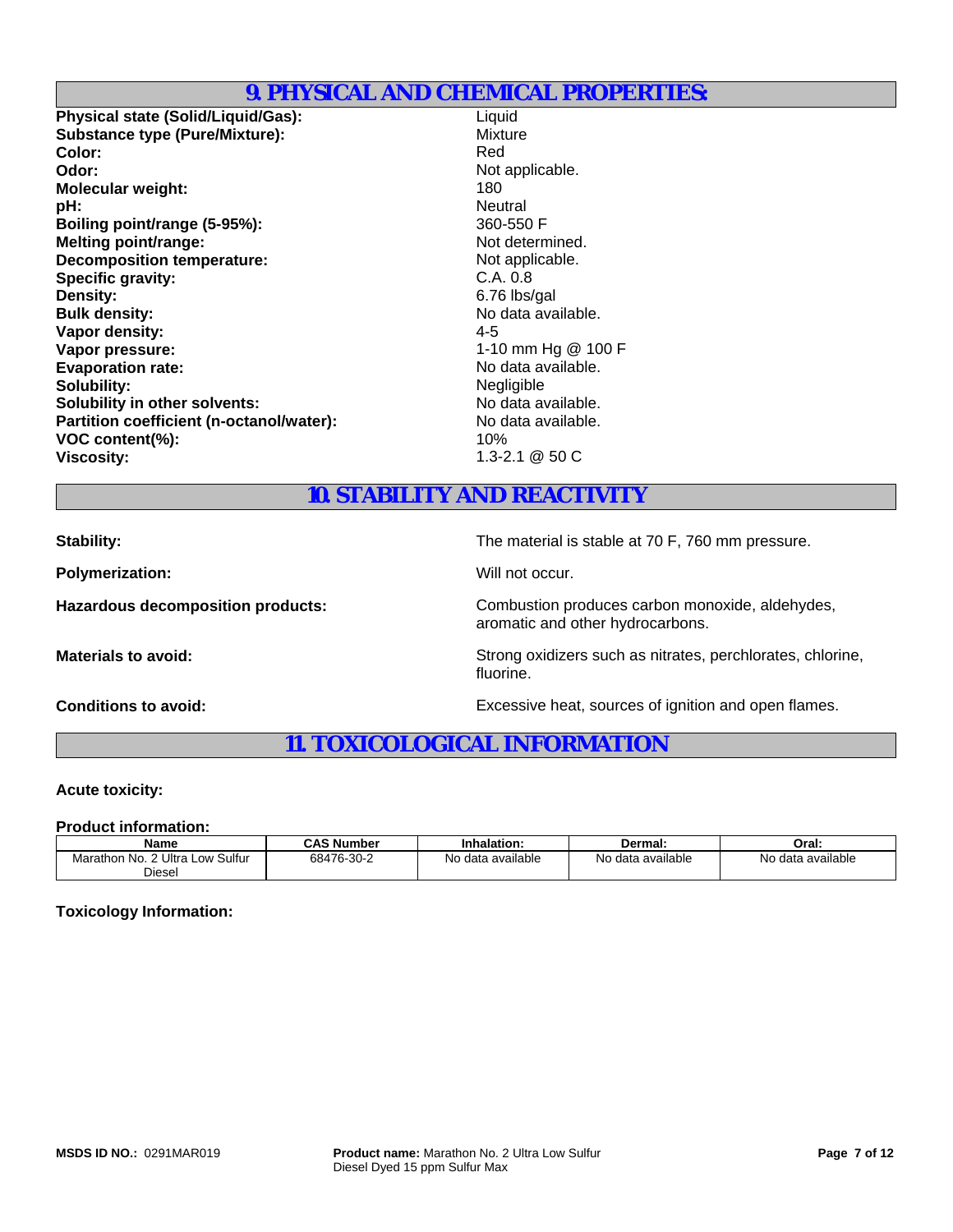MIDDLE DISTILLATES, PETROLEUM: Long-term repeated (lifetime) skin exposure to similar materials has been reported to result in an increase in skin tumors in laboratory rodents. The relevance of these findings to humans is not clear at this time.

MIDDLE DISTILLATES WITH CRACKED STOCKS: Light cracked distillates have been shown to be carcinogenic in animal tests and have tested positive with in vitro genotoxicity tests. Repeated dermal exposures to high concentrations in test animals resulted in reduced litter size and litter weight, and increased fetal resorptions at maternally toxic doses. Dermal exposure to high concentrations resulted in severe skin irritation with weight loss and some mortality. Inhalation exposure to high concentrations resulted in respiratory tract irritation, lung changes/infiltration/accumulation, and reduction in lung function.

ISOPARAFFINS: Studies in laboratory animals have shown that long-term exposure to similar materials (isoparaffins) can cause kidney damage and kidney cancer in male laboratory rats. However, in-depth research indicates that these findings are unique to the male rat, and that these effects are not relevant to humans.

NAPHTHALENE: Severe jaundice, neurotoxicity (kernicterus) and fatalities have been reported in young children and infants as a result of hemolytic anemia from overexposure to naphthalene. Persons with Glucose 6-phosphate dehydrogenase (G6PD) deficiency are more prone to the hemolytic effects of naphthalene. Adverse effects on the kidney have been reported in persons overexposed to naphthalene but these effects are believed to be a consequence of hemolytic anemia, and not a direct effect. Hemolytic anemia has been observed in laboratory animals exposed to naphthalene. Laboratory rodents exposed to naphthalene vapor for 2 years (lifetime studies) developed non-neoplastic and neoplastic tumors and inflammatory lesions of the nasal and respiratory tract. Cataracts and other adverse effects on the eye have been observed in laboratory animals exposed to high levels of naphthalene. Findings from a large number of bacterial and mammalian cell mutation assays have been negative. A few studies have shown chromosomal effects (elevated levels of Sister Chromatid Exchange or chromosomal aberrations) in vitro. Naphthalene has been classified as Possibly Carcinogenic to Humans (2B) by IARC, based on findings from studies in laboratory animals.

DIESEL EXHAUST: Chronic inhalation studies of whole diesel engine exhaust in mice and rats produced a significant increase in lung tumors. Combustion of kerosine and/or diesel fuels produces gases and particulates which include carbon monoxide, carbon dioxide, oxides of nitrogen and/or sulfur and hydrocarbons. Significant exposure to carbon monoxide vapors decreases the oxygen carrying capacity of the blood and may cause tissue hypoxia via formation of carboxyhemoglobin.

**TARGET ORGANS:** central nervous system, skin, respiratory system, lungs, kidney, liver, thymus, reproductive organs,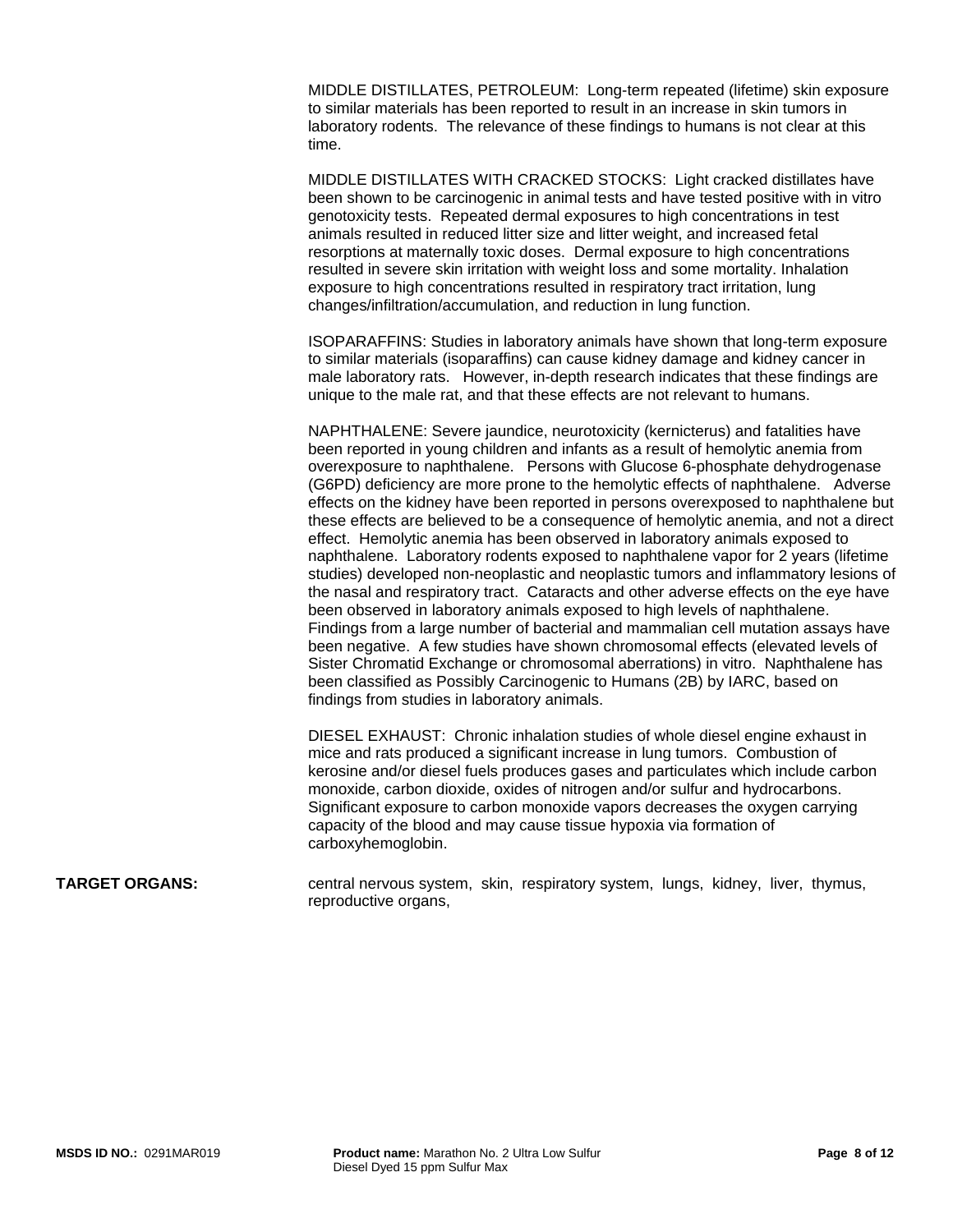# **12. ECOTOXICOLOGICAL INFORMATION**

| <b>Mobility:</b>                   | May partition into air, soil and water.             |
|------------------------------------|-----------------------------------------------------|
| <b>Ecotoxicity:</b>                | Toxic to aquatic organisms.                         |
| <b>Bioaccummulation:</b>           | Not expected to bioaccumulate in aquatic organisms. |
| <b>Persistance/Biodegradation:</b> | Readily biodegradable in the environment.           |

**13. DISPOSAL CONSIDERATIONS**

**Cleanup Considerations:** This product as produced is not specifically listed as an EPA RCRA hazardous waste according to federal regulations (40 CFR 261). However, when discarded or disposed of, it may meet the criteria of an "characteristic" hazardous waste. This material could become a hazardous waste if mixed or contaminated with a hazardous waste or other substance(s). It is the responsibility of the user to determine if disposal material is hazardous according to federal, state and local regulations.

**14. TRANSPORT INFORMATION**

### **49 CFR 172.101:**

### **DOT:**

 **Transport Information:** This material when transported via US commerce would be regulated by DOT Regulations.

| Proper shipping name:          | Fuel Oil, No. 2 |
|--------------------------------|-----------------|
| <b>UN/Identification No:</b>   | NA 1993         |
| <b>Hazard Class:</b>           |                 |
| Packing group:                 | Ш               |
| DOT reportable quantity (lbs): | Not applicable. |

| Proper shipping name:        | Fuel Oil, No. 2 |
|------------------------------|-----------------|
| <b>UN/Identification No:</b> | NA 1993         |
| <b>Hazard Class:</b>         |                 |
| Packing group:               | Ш               |

## **15. REGULATORY INFORMATION**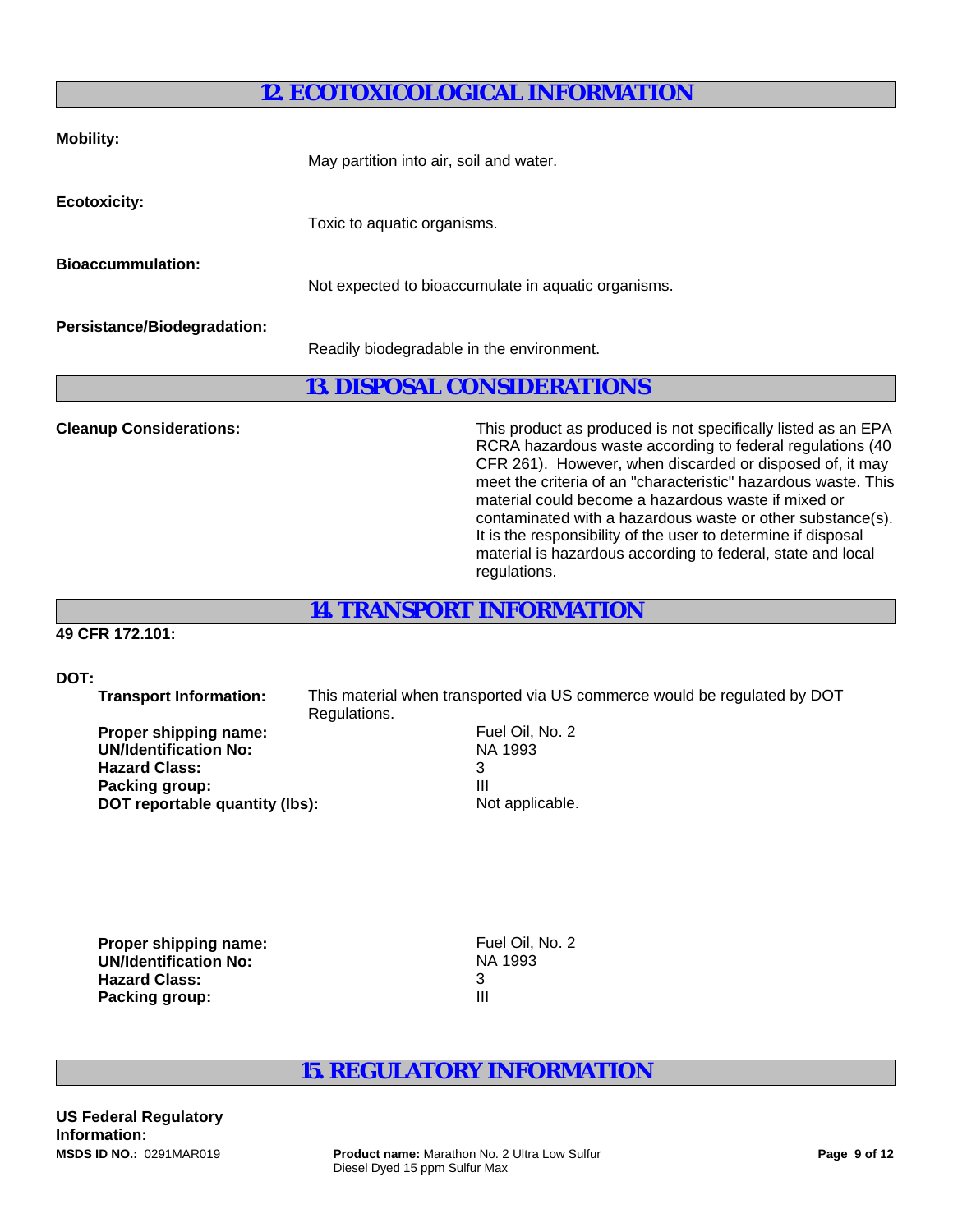US TSCA Chemical Inventory Section 8(b): This product and/or its components are listed on the TSCA Chemical Inventory.

OSHA Hazard Communication Standard: This product has been evaluated and determined to be hazardous as defined in OSHA's Hazard Communication Standard.

#### **EPA Superfund Amendment & Reauthorization Act (SARA):**

**SARA Section 302:** This product contains the following component(s) that have been listed on EPA's Extremely Hazardous Substance (EHS) List:

| <b>Name</b>              | <b>CERCLA/SARA - Section 302 Extremely Hazardous Substances and TPQs</b> |
|--------------------------|--------------------------------------------------------------------------|
| Saturated Hydrocarbons   | NA                                                                       |
| Aromatic Hydrocarbons    | <b>NA</b>                                                                |
| Unsaturated Hydrocarbons | <b>NA</b>                                                                |
| Naphthalene              | <b>NA</b>                                                                |

**SARA Section 304:** This product contains the following component(s) identified either as an EHS or a CERCLA Hazardous substance which in case of a spill or release may be subject to SARA reporting requirements:

| <b>Name</b>              | <b>CERCLA/SARA - Hazardous Substances and their Reportable Quantities</b> |
|--------------------------|---------------------------------------------------------------------------|
| Saturated Hydrocarbons   | <b>NA</b>                                                                 |
| Aromatic Hydrocarbons    | <b>NA</b>                                                                 |
| Unsaturated Hydrocarbons | <b>NA</b>                                                                 |
| Naphthalene              | $= 100$ lb final RQ                                                       |
|                          | $= 45.4$ kg final RQ                                                      |

**SARA Section 311/312** The following EPA hazard categories apply to this product:

Acute Health Hazard Fire Hazard Chronic Health Hazard

**SARA Section 313:** This product contains the following component(s) that may be subject to reporting on the Toxic Release Inventory (TRI) From R:

| <b>Name</b>              | <b>CERCLA/SARA 313 Emission reporting:</b> |  |
|--------------------------|--------------------------------------------|--|
| Saturated Hydrocarbons   | None                                       |  |
| Aromatic Hydrocarbons    | None                                       |  |
| Unsaturated Hydrocarbons | None                                       |  |
| Naphthalene              | $= 0.1$ % de minimis concentration         |  |

#### **State and Community Right-To-Know Regulations:**

The following component(s) of this material are identified on the regulatory lists below:

| Saturated Hydrocarbons                     |                   |
|--------------------------------------------|-------------------|
| Louisiana Right-To-Know:                   | Not Listed        |
| California Proposition 65:                 | <b>Not Listed</b> |
| New Jersey Right-To-Know:                  | Not Listed.       |
| Pennsylvania Right-To-Know:                | Not Listed.       |
| Massachusetts Right-To Know:               | Not Listed.       |
| Florida substance List:                    | Not Listed.       |
| Rhode Island Right-To-Know:                | Not Listed        |
| Michigan critical materials register list: | Not Listed.       |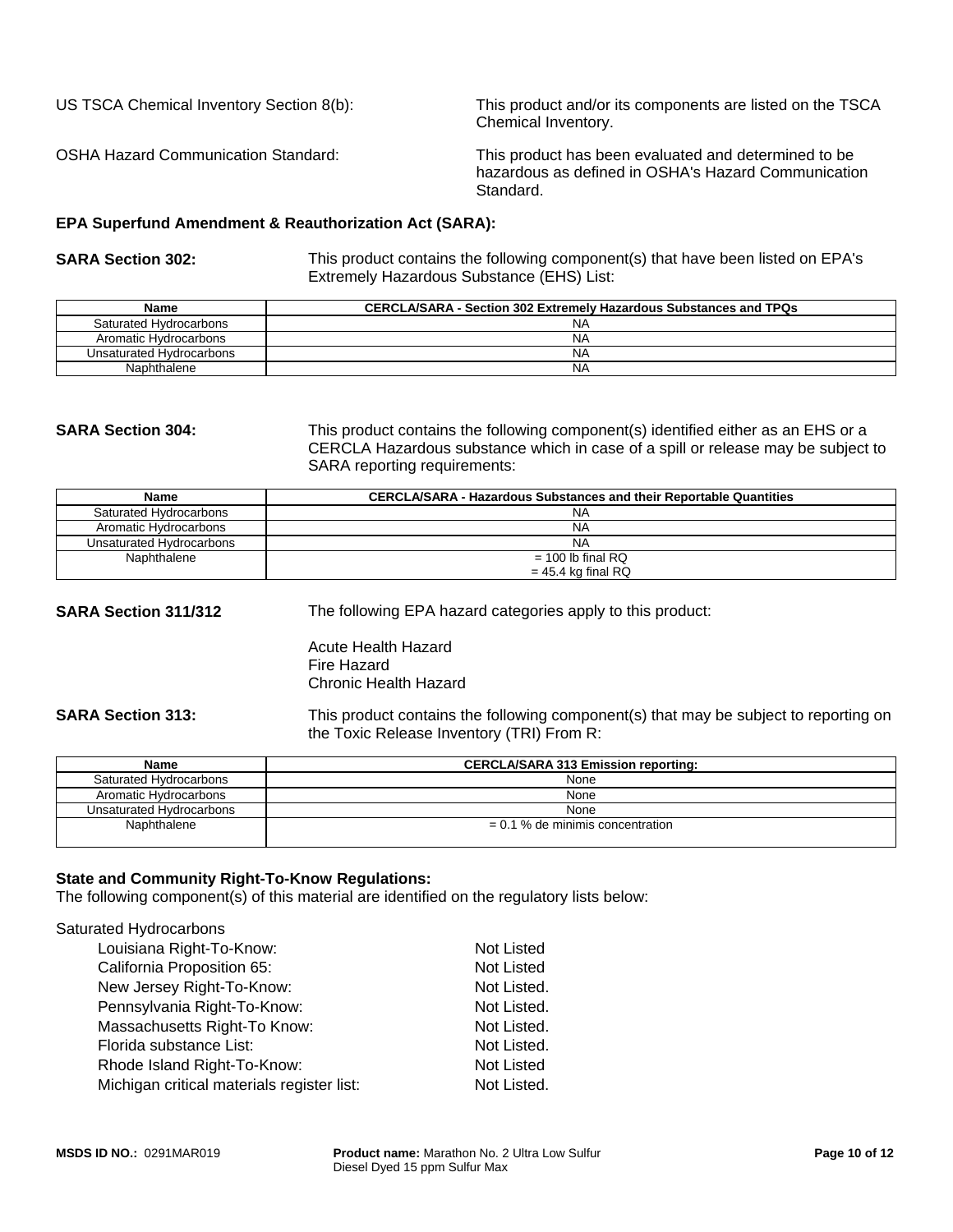| Saturated Hydrocarbons                                 |                   |
|--------------------------------------------------------|-------------------|
| Massachusetts Extraordinarily Hazardous<br>Substances: | <b>Not Listed</b> |
| California - Regulated Carcinogens:                    | <b>Not Listed</b> |
| Pennsylvania RTK - Special Hazardous                   | <b>Not Listed</b> |
| Substances:                                            |                   |
| New Jersey - Special Hazardous Substances:             | Not Listed        |
| New Jersey - Environmental Hazardous                   | <b>Not Listed</b> |
| <b>Substances List:</b>                                |                   |
| Illinois - Toxic Air Contaminants                      | Not Listed        |
| New York - Reporting of Releases Part 597 -            | <b>Not Listed</b> |
| List of Hazardous Substances:                          |                   |
| Aromatic Hydrocarbons                                  |                   |
| Louisiana Right-To-Know:                               | <b>Not Listed</b> |
| California Proposition 65:                             | <b>Not Listed</b> |
| New Jersey Right-To-Know:                              | Not Listed.       |
| Pennsylvania Right-To-Know:                            | Not Listed.       |
| Massachusetts Right-To Know:                           | Not Listed.       |
| Florida substance List:                                | Not Listed.       |
| Rhode Island Right-To-Know:                            | Not Listed        |
| Michigan critical materials register list:             | Not Listed.       |
| Massachusetts Extraordinarily Hazardous<br>Substances: | <b>Not Listed</b> |
| California - Regulated Carcinogens:                    | Not Listed        |
| Pennsylvania RTK - Special Hazardous<br>Substances:    | <b>Not Listed</b> |
| New Jersey - Special Hazardous Substances:             | <b>Not Listed</b> |
| New Jersey - Environmental Hazardous                   | <b>Not Listed</b> |
| Substances List:                                       |                   |
| Illinois - Toxic Air Contaminants                      | <b>Not Listed</b> |
| New York - Reporting of Releases Part 597 -            | <b>Not Listed</b> |
| List of Hazardous Substances:                          |                   |
| Unsaturated Hydrocarbons                               |                   |
| Louisiana Right-To-Know:                               | <b>Not Listed</b> |
| California Proposition 65:                             | Not Listed        |
| New Jersey Right-To-Know:                              | Not Listed.       |
| Pennsylvania Right-To-Know:                            | Not Listed.       |
| Massachusetts Right-To Know:                           | Not Listed.       |
| Florida substance List:                                | Not Listed.       |
| Rhode Island Right-To-Know:                            | Not Listed        |
| Michigan critical materials register list:             | Not Listed.       |
| Massachusetts Extraordinarily Hazardous<br>Substances: | Not Listed        |
| California - Regulated Carcinogens:                    | Not Listed        |
| Pennsylvania RTK - Special Hazardous<br>Substances:    | <b>Not Listed</b> |
| New Jersey - Special Hazardous Substances:             | Not Listed        |
| New Jersey - Environmental Hazardous                   | <b>Not Listed</b> |
| Substances List:                                       |                   |
| Illinois - Toxic Air Contaminants                      | Not Listed        |
| New York - Reporting of Releases Part 597 -            | <b>Not Listed</b> |
| List of Hazardous Substances:                          |                   |
| Naphthalene                                            |                   |
| Louisiana Right-To-Know:                               | Not Listed        |
|                                                        |                   |